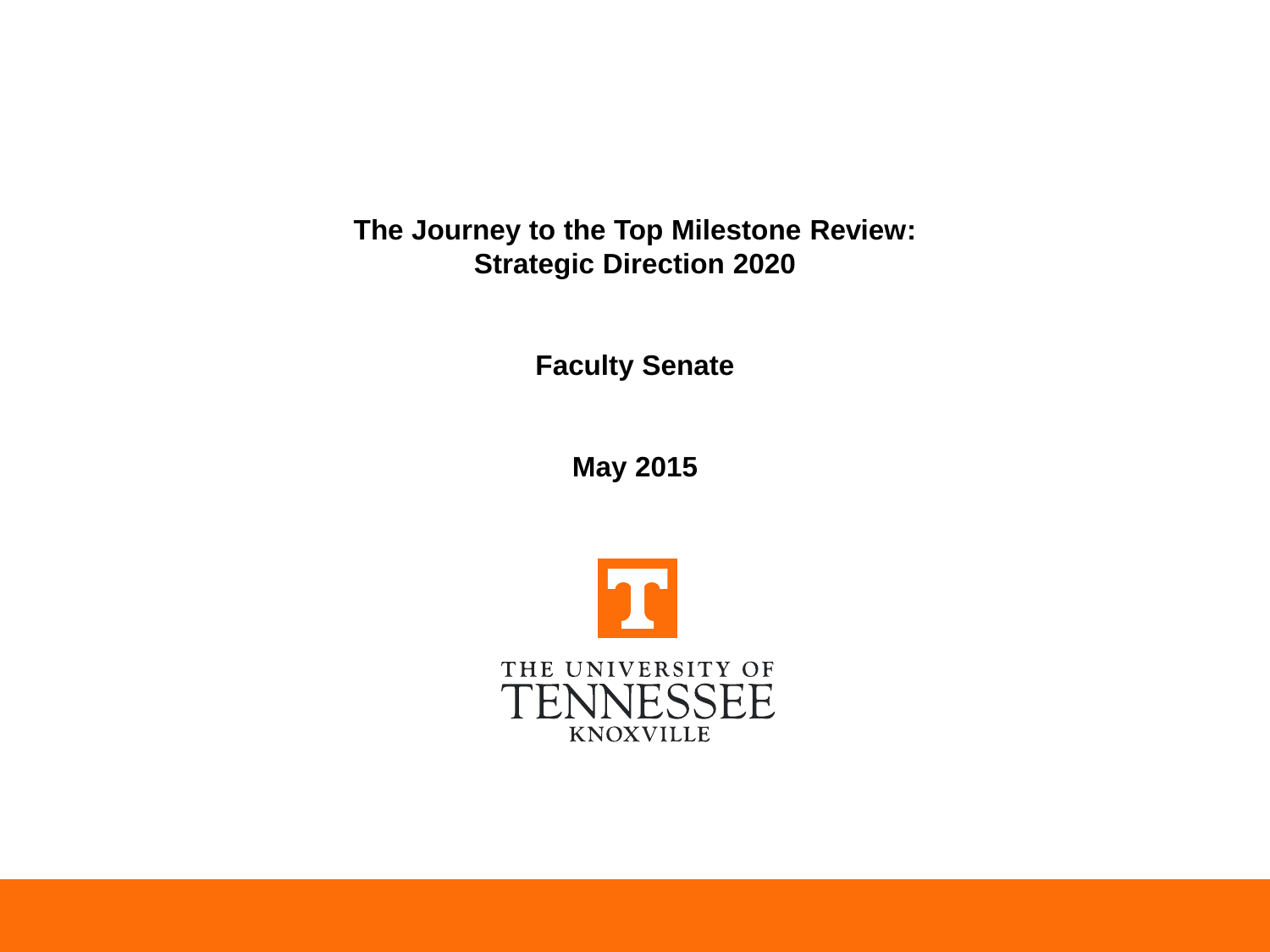# **The Journey to the Top**

- Vol Vision/Top 25 sets the stage for improvement and significant progress across strategic priorities
	- We are on a Journey
	- The Journey  $=$  Pursuit of excellence
	- $-$  The Journey = Continuous improvement
	- The Journey = Comprehensive Improvement

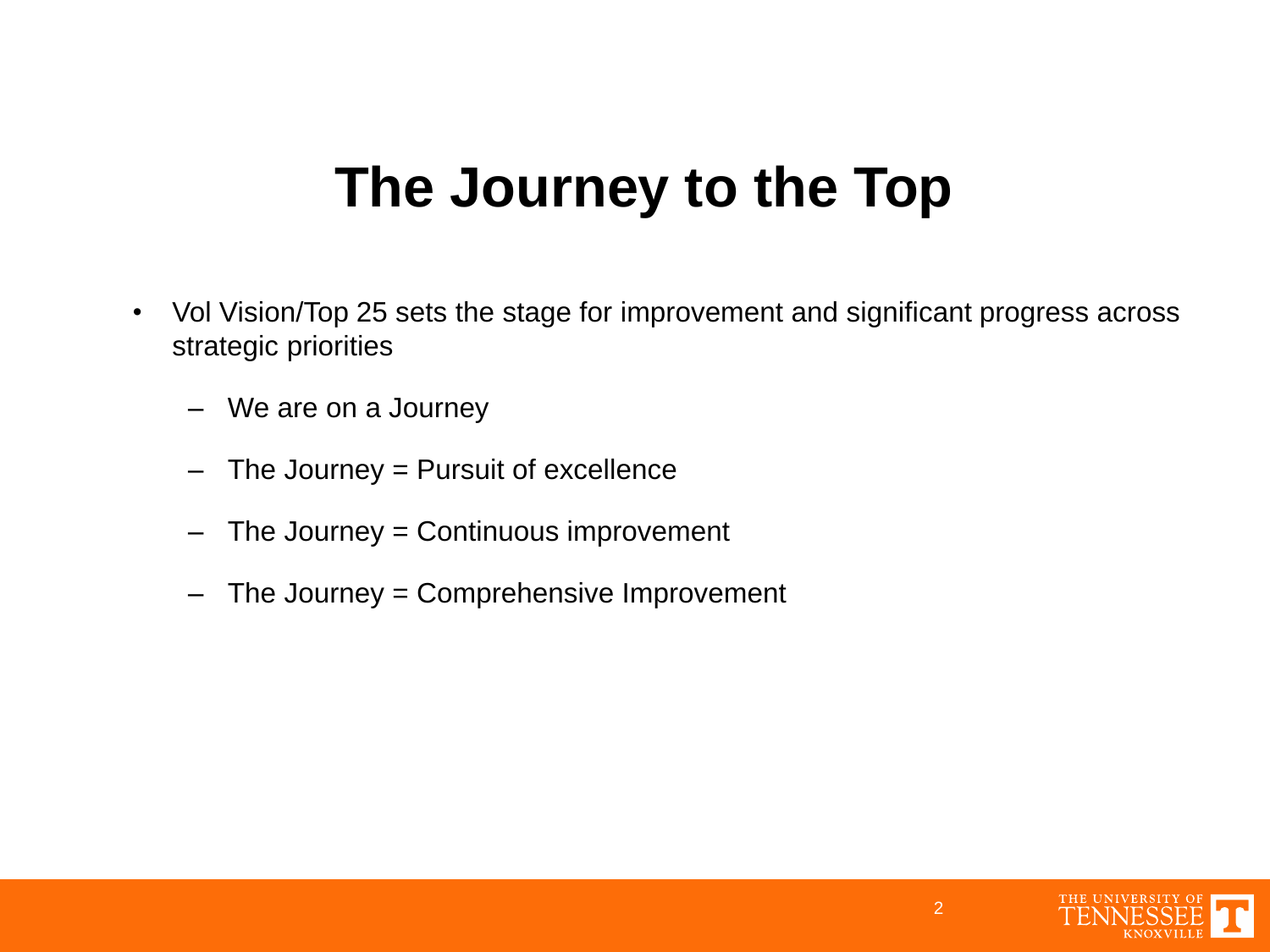### **The Milestone Review will build on the VolVision/ Top 25 foundation to establish five-year strategic direction for UT.**

#### **Where we started; where we are; where are we going**

- We're five years in...
- We started with a great set of fundamentals… It's great to be a Tennessee Vol!
- We've made amazing progress

#### **Objective**

- Engage stakeholders;
- Adopt strategic direction for 2020;
- Develop clear high-level summary plan

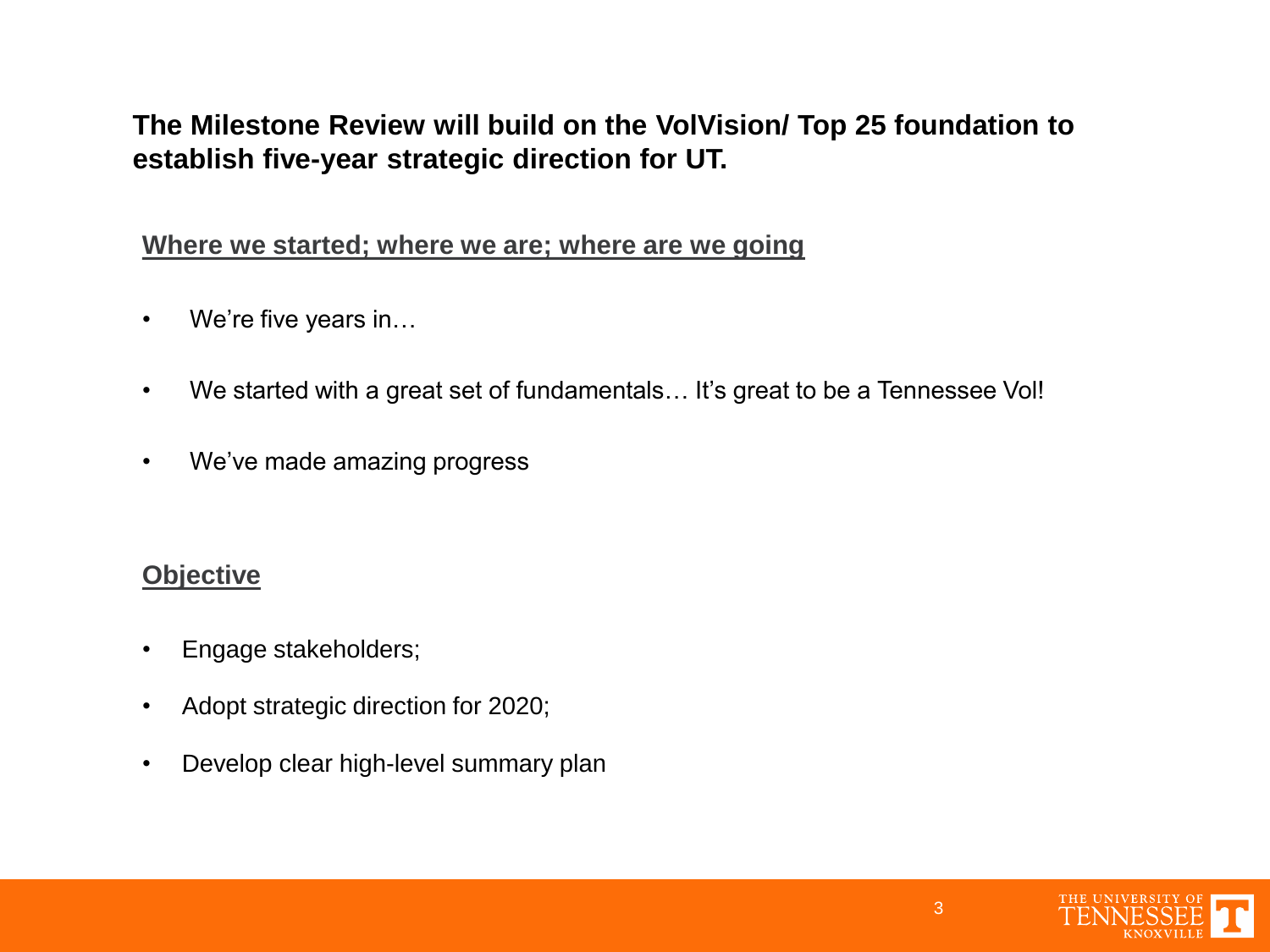**The committee is at the mid-point of the strategic assessment process.**





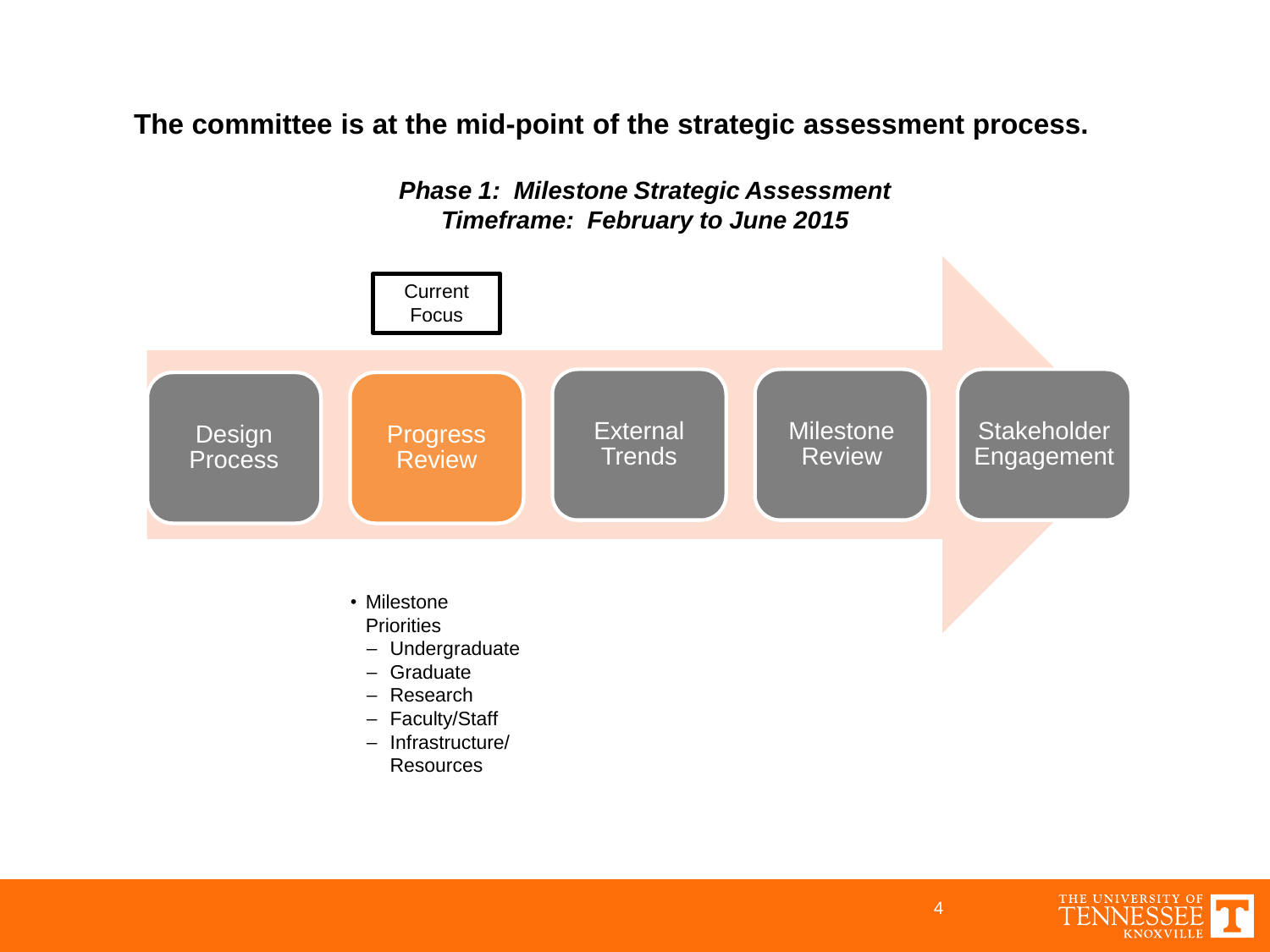## **What We've Learned – Opportunities for Improvement**

| <b>Theme</b>               | <b>Opportunities for Improvement</b>                                                                                             |
|----------------------------|----------------------------------------------------------------------------------------------------------------------------------|
| Communication/Branding     | Establish clear messaging for campus; clearly define Top 25 goal<br>to external stakeholders/public                              |
| Alignment                  | • Work on better alignment of mission, vision, values, priorities and<br>metrics                                                 |
| Top-Down/Bottom-Up Balance | • Strike an appropriate top-down/bottom-up balance<br>• Allow flexibility and empower Colleges/Divisions to continue<br>progress |
| <b>Distinctiveness</b>     | Identify and build on what makes UTK distinct and special                                                                        |

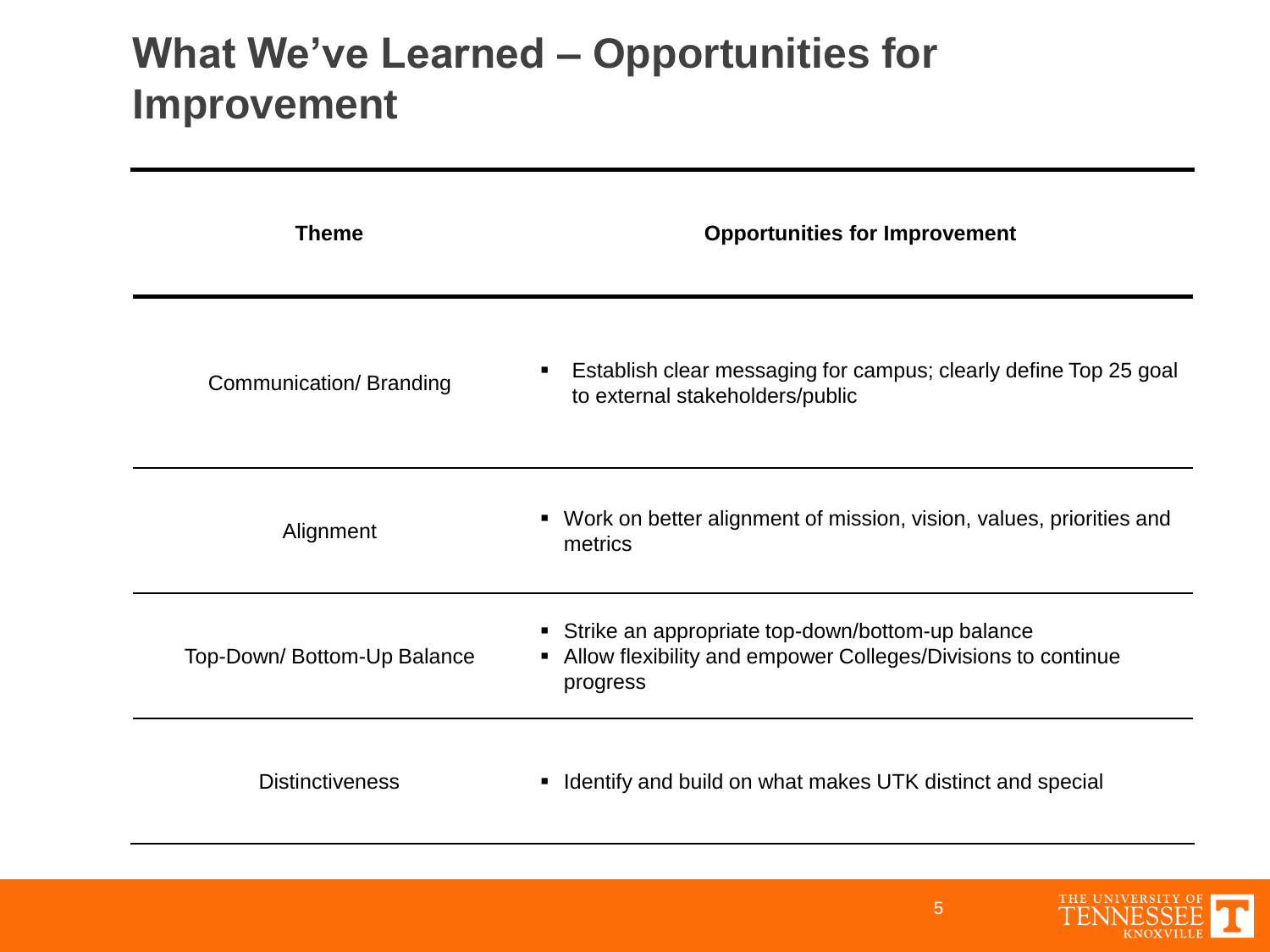## **What We've Learned – Opportunities for Improvement**

| <b>Theme</b>                                            | <b>Opportunities for Improvement</b>                                                                                                                                                                          |
|---------------------------------------------------------|---------------------------------------------------------------------------------------------------------------------------------------------------------------------------------------------------------------|
| "Where Does This Fit In?"<br>(Gaps in the Current Plan) | • Diversity<br>• Outreach/Engagement<br>• Scholarship/Creative Activity (vs. Sponsored Research)<br>• Staff/ Non-Tenure Track Faculty<br>• Globalization/International<br>$\blacksquare$ "Where do I fit in?" |
| Excellence                                              | • Some campus-level metrics track volume vs. excellence<br>• Is excellence better defined at the College/Division level?                                                                                      |